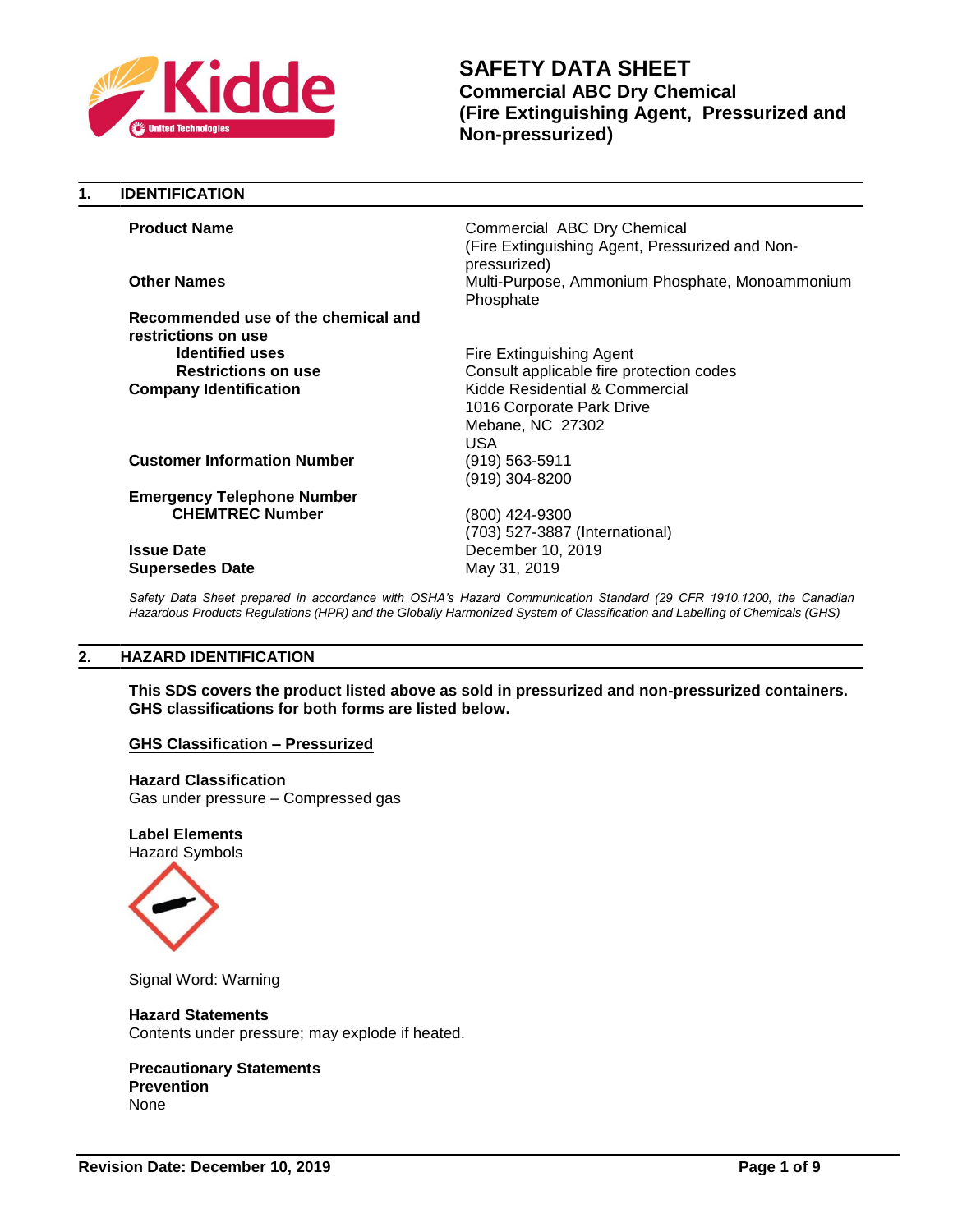

# **2. HAZARD IDENTIFICATION**

### **Response**

None **Storage** Protect from sunlight. Store in well-ventilated place. **Disposal** None

# **GHS Classification: Non - pressurized**

# **Hazard Classification**

This product is classified as not hazardous in accordance with the Globally Harmonized System of Classification and Labelling (GHS).

### **Label Elements**

Hazard Symbols None

Signal Word: None

### **Hazard Statements**  None

# **Precautionary Statements Prevention** None **Response** None **Storage** None **Disposal** None

# **Other Hazards**

This product may contain small quantities of quartz (crystalline silica) as an impurity. Prolonged exposure to respirable crystalline silica dust at concentrations exceeding the occupational exposure limits may increase the risk of developing a disabling lung disease known as silicosis. IARC found limited evidence for pulmonary carcinogenicity of crystalline silica in humans.

# **Specific Concentration Limits**

The values listed below represent the percentages of ingredients of unknown toxicity.

| Acute oral toxicity       | $< 10\%$ |
|---------------------------|----------|
| Acute dermal toxicity     | $< 10\%$ |
| Acute inhalation toxicity | $< 10\%$ |
| Acute aquatic toxicity    | $< 10\%$ |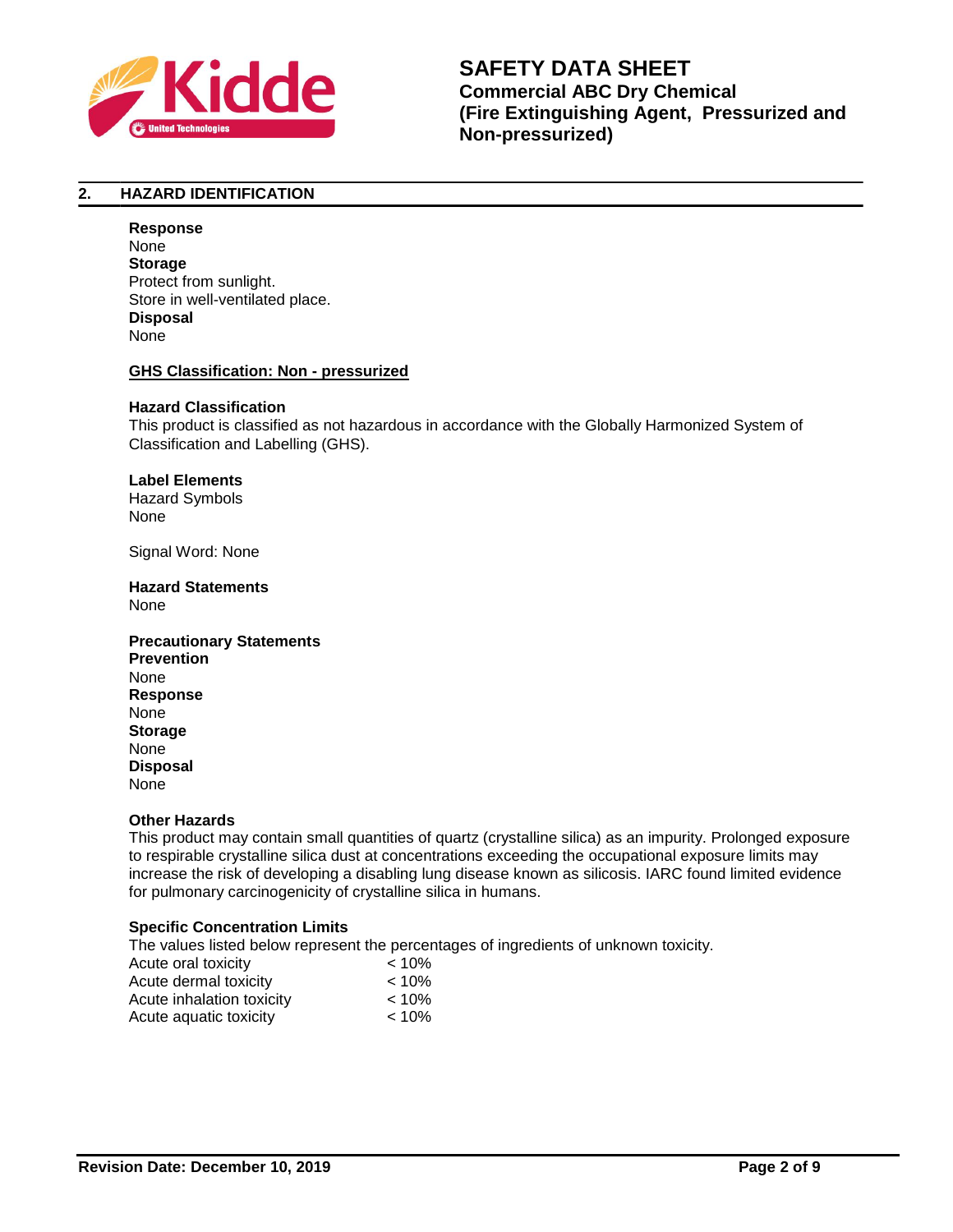

# **3. COMPOSITION/INFORMATION ON INGREDIENTS**

This product is a mixture.

| Component                                                               | <b>CAS Number</b>      | Concentration*           |
|-------------------------------------------------------------------------|------------------------|--------------------------|
| Calcium Carbonate                                                       | 471-34-1               | $10 - 30\%$              |
| Mica                                                                    | 12001-26-2             | $0.5 - 1.5%$             |
| Kaolin Clay                                                             | 1332-58-7              | $0.5 - 1.5\%$            |
| Non-hazardous ingredients<br>Monoammonium Phosphate<br>Ammonium Sulfate | 7722-76-1<br>7783-20-2 | $45 - 70%$<br>$10 - 30%$ |

### **Note: Pressurized product uses nitrogen or compressed air as the expellant.**

\*Exact concentration withheld as trade secret.

### **4. FIRST- AID MEASURES**

# **Description of necessary first-aid measures**

**Eyes**

Immediately flood the eye with plenty of water for at least 15 minutes, holding the eye open. Obtain medical attention if soreness or redness persists.

**Skin**

Wash skin thoroughly with soap and water. Obtain medical attention if irritation persists. **Ingestion**

Dilute by drinking large quantities of water and obtain medical attention.

### **Inhalation**

Move victim to fresh air. Obtain medical attention immediately for any breathing difficulty.

# **Most important symptoms/effects, acute and delayed**

Aside from the information found under Description of necessary first aid measures (above) and Indication of immediate medical attention and special treatment needed, no additional symptoms and effects are anticipated.

# **Indication of immediate medical attention and special treatment needed Notes to Physicians**

Treat symptomatically.

# **5. FIRE - FIGHTING MEASURES**

# **Suitable Extinguishing Media**

This preparation is used as an extinguishing agent and therefore is not a problem when trying to control a fire. Use extinguishing agent appropriate to other materials involved. Keep pressurized containers and surroundings cool with water spray as they may rupture or burst in the heat of a fire.

# **Specific hazards arising from the chemical**

Pressurized containers may explode in heat of fire.

# **Special Protective Actions for Fire-Fighters**

Wear full protective clothing and self-contained breathing apparatus as appropriate for specific fire conditions.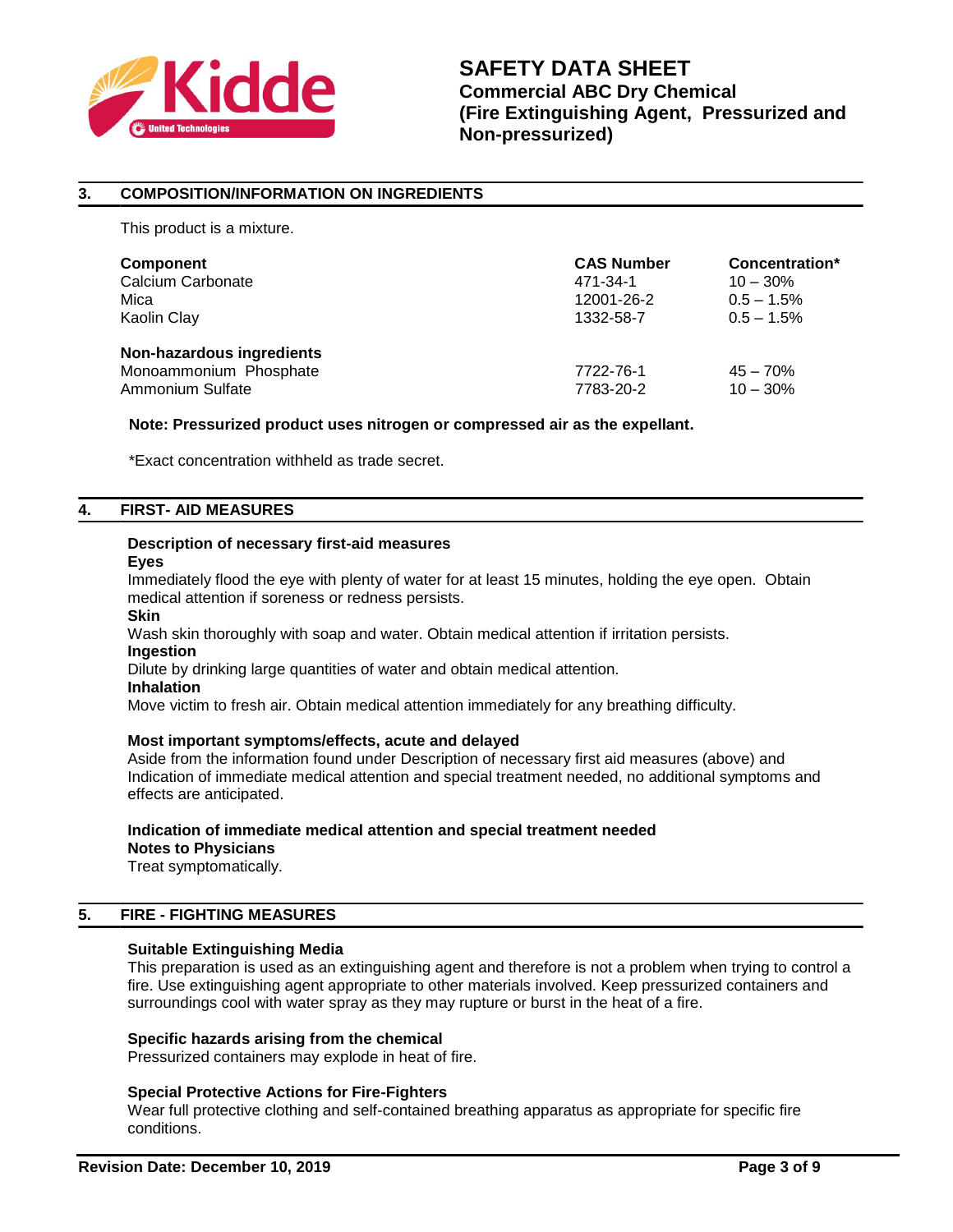

# **6. ACCIDENTAL RELEASE MEASURES**

# **Personal precautions, protective equipment and emergency procedures**

Wear appropriate protective clothing. Prevent skin and eye contact. Remove leaking container to a safe place. Ventilate the area.

### **Environmental Precautions**

Prevent large quantities of the material from entering drains or watercourses.

### **Methods and materials for containment and cleaning up**

Sweep up or vacuum and transfer into suitable containers for recovery or disposal.

### **7. HANDLING AND STORAGE**

### **Precautions for safe handling**

Wear appropriate protective clothing. Prevent skin and eye contact.

### **Conditions for safe storage**

Pressurized containers should be properly stored and secured to prevent falling or being knocked over. Do not drag, slide or roll pressurized containers. Do not drop pressurized containers or permit them to strike against each other. Never apply flame or localized heat directly to any part of the pressurized or plastic container. Store pressurized and plastic containers away from high heat sources. Storage area should be: - cool - dry - well ventilated - under cover - out of direct sunlight

# **8. EXPOSURE CONTROLS/PERSONAL PROTECTION**

### **Control parameters**

Exposure limits are listed below, if they exist.

### **Calcium Carbonate**

OSHA PEL: 15 mg/m<sup>3</sup> TWA, total dust 5 mg/m<sup>3</sup> TWA, respirable fraction

### **Mica**

ACGIH TLV: 3 mg/m<sup>3</sup> TWA, measured as respirable fraction of the aerosol. OSHA PEL**:** 20 mppcf, <1% crystalline silica **Kaolin** ACGIH TLV: 2 mg/m<sup>3</sup> TWA, for particulate matter containing no asbestos and  $<$ 1% Crystalline silica OSHA PEL: 15 mg/m<sup>3</sup> TWA, total dust 5 mg/m<sup>3</sup> TWA, respirable fraction

**Particulates not otherwise classified /regulated** OSHA PEL: 50 mppcf or 15 mg/m<sup>3</sup> TWA, total dust 15 mppcf or 5 mg/m<sup>3</sup> TWA, respirable fraction

# **Appropriate engineering controls**

Use with adequate ventilation. If this product is used in a pressurized system, there should be local procedures for the selection, training, inspection and maintenance of this equipment. When used in large volumes, use local exhaust ventilation.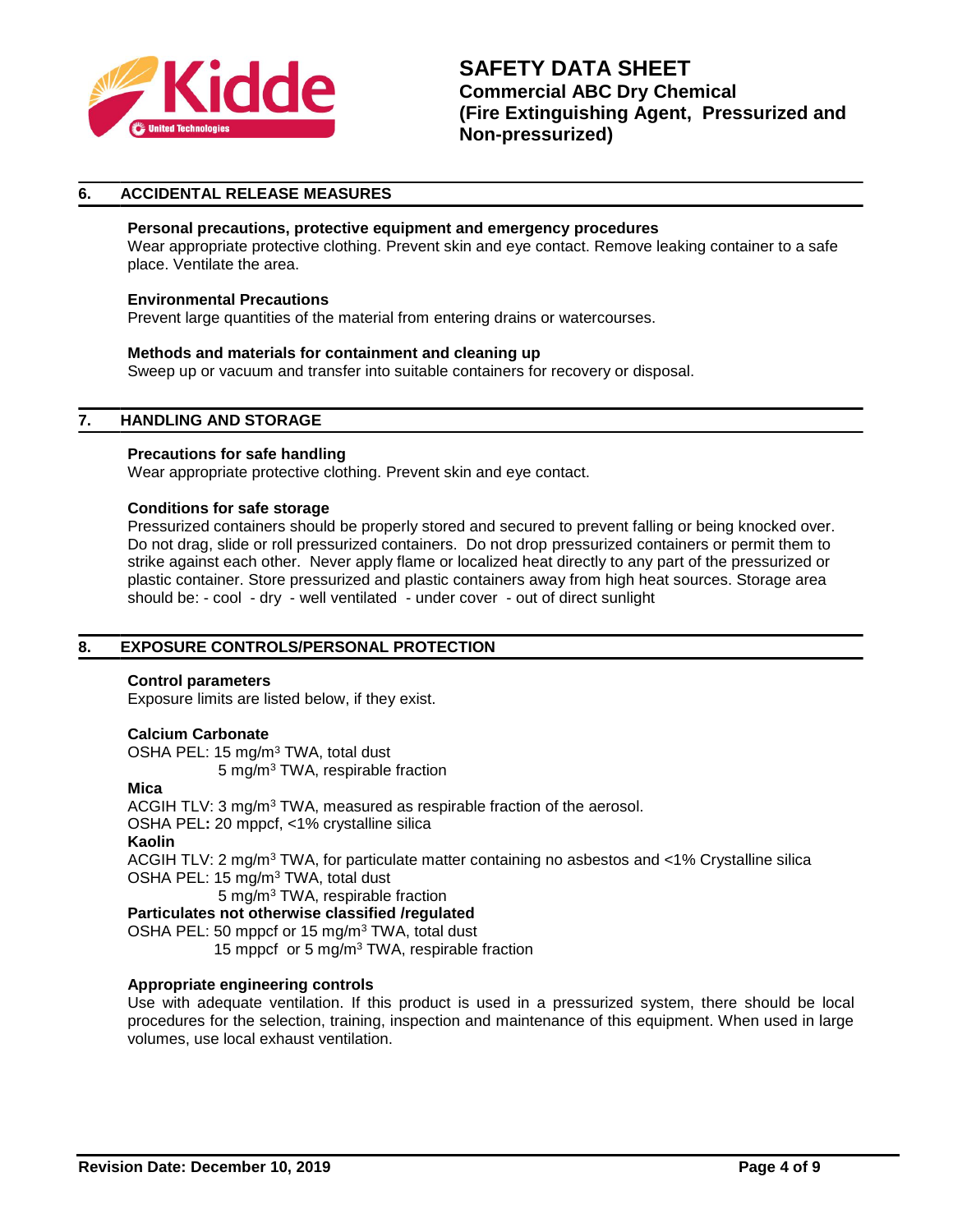

# **8. EXPOSURE CONTROLS/PERSONAL PROTECTION**

**Individual protection measures Respiratory Protection** Not normally required. Use dust mask where dustiness is prevalent, or TLV is exceeded. In oxygen deficient atmospheres, use a self contained breathing apparatus, as an air purifying respirator will not provide protection. **Skin Protection** Gloves **Eye/Face Protection** Chemical goggles or safety glasses with side shields. **Body Protection** Normal work wear.

# **9. PHYSICAL AND CHEMICAL PROPERTIES**

| <b>Non-Pressurized</b> |  |
|------------------------|--|
| Annosranco             |  |

| Appearance<br><b>Physical State</b><br>Color                                                                                                                                                            | Solid (powder)<br>Pale Yellow                                                                                             |
|---------------------------------------------------------------------------------------------------------------------------------------------------------------------------------------------------------|---------------------------------------------------------------------------------------------------------------------------|
| Odor                                                                                                                                                                                                    | <b>Odorless</b>                                                                                                           |
| <b>Odor Threshold</b>                                                                                                                                                                                   | No data available                                                                                                         |
| рH                                                                                                                                                                                                      | Not applicable                                                                                                            |
| <b>Specific Gravity</b>                                                                                                                                                                                 | No data available                                                                                                         |
| <b>Boiling Range/Point (°C/F)</b>                                                                                                                                                                       | Not applicable                                                                                                            |
| <b>Melting Point (°C/F)</b>                                                                                                                                                                             | No data available                                                                                                         |
| Flash Point (PMCC) (°C/F)                                                                                                                                                                               | Not flammable                                                                                                             |
| <b>Vapor Pressure</b><br><b>Evaporation Rate (BuAc=1)</b><br><b>Solubility in Water</b><br>Vapor Density (Air = 1)<br>VOC (g/l)<br><b>VOC (%)</b><br><b>Partition coefficient (n-</b><br>octanol/water) | No data available<br>No data available<br>No data available<br>Not applicable<br>None<br><b>None</b><br>No data available |
| <b>Viscosity</b>                                                                                                                                                                                        | No data available                                                                                                         |
| <b>Auto-ignition Temperature</b>                                                                                                                                                                        | No data available                                                                                                         |
| <b>Decomposition Temperature</b>                                                                                                                                                                        | No data available                                                                                                         |
| <b>Upper explosive limit</b>                                                                                                                                                                            | No data available                                                                                                         |
| Lower explosive limit                                                                                                                                                                                   | No data available                                                                                                         |
| Flammability (solid, gas)                                                                                                                                                                               | No data available                                                                                                         |
| <b>Expellant - Nitrogen</b><br>Appearance<br><b>Physical State</b>                                                                                                                                      | Compressed gas                                                                                                            |
| Color                                                                                                                                                                                                   | Colorless                                                                                                                 |
| Odor                                                                                                                                                                                                    | <b>None</b>                                                                                                               |
| <b>Odor Threshold</b>                                                                                                                                                                                   | No data available                                                                                                         |
| рH                                                                                                                                                                                                      | Not applicable                                                                                                            |
| <b>Specific Gravity</b>                                                                                                                                                                                 | 0.075 lb/ft <sup>3</sup> @70 $\degree$ F as vapor                                                                         |
| <b>Boiling Range/Point (°C/F)</b>                                                                                                                                                                       | -196°C/-321°F                                                                                                             |
| Melting Point (°C/F)                                                                                                                                                                                    | -210°C/-346°F                                                                                                             |
| Flash Point (PMCC) (°C/F)                                                                                                                                                                               | Not flammable                                                                                                             |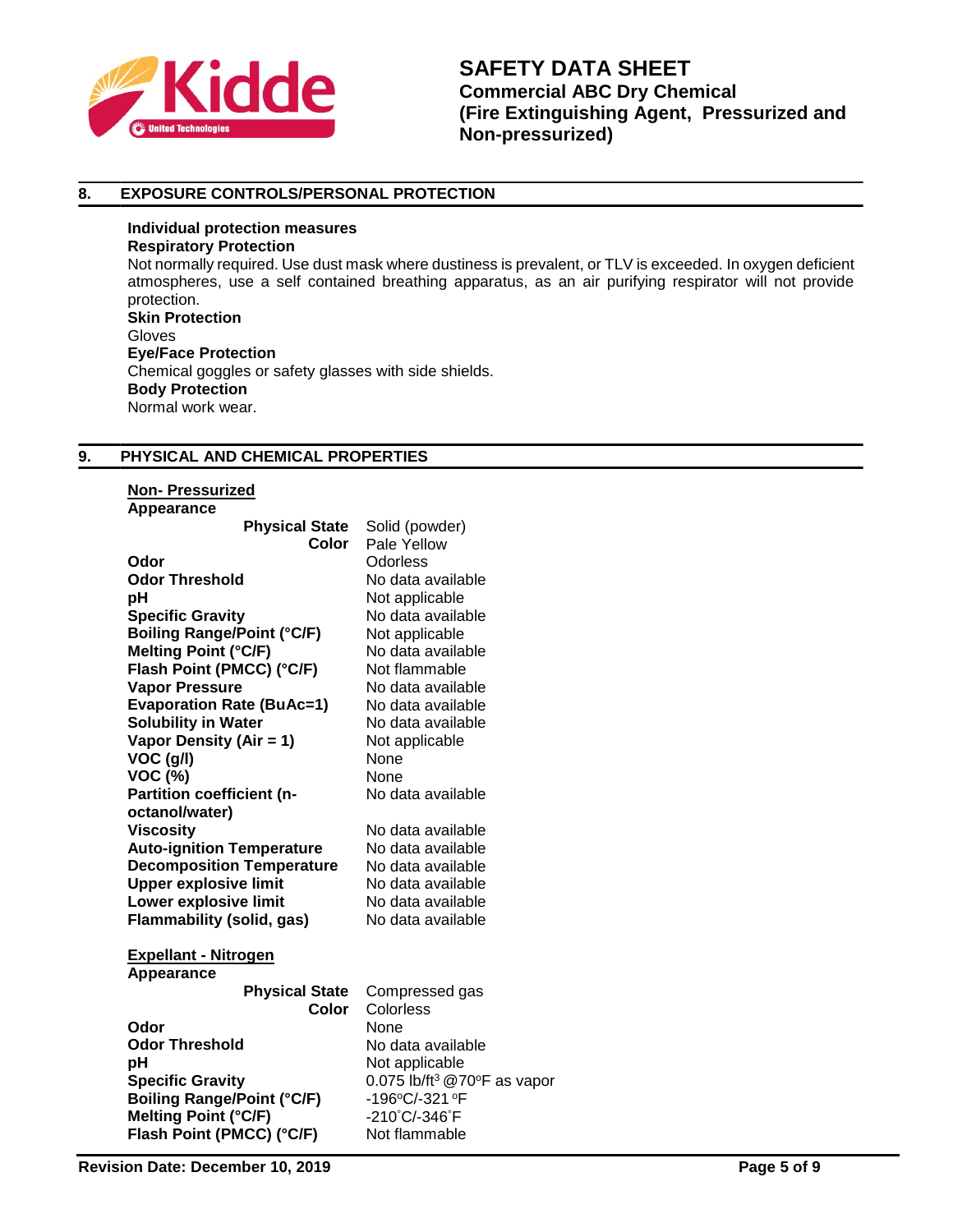

# **9. PHYSICAL AND CHEMICAL PROPERTIES**

**Vapor Pressure No data available Evaporation Rate (BuAc=1)** Not applicable **Solubility in Water** 0.02 g/L **Vapor Density (Air = 1)** 0.97 **VOC (g/l)** Not applicable **VOC (%)** Not applicable **Partition coefficient (noctanol/water) Auto-ignition Temperature** No data available **Decomposition Temperature** No data available **Upper explosive limit** Not explosive **Lower explosive limit** Not explosive **Flammability (solid, gas)** Not flammable

No data available **Not applicable** 

# **10. STABILITY AND REACTIVITY**

### **Reactivity**

Pressurized containers may rupture or explode if exposed to heat.

### **Chemical Stability**

Stable under normal conditions.

### **Possibility of hazardous reactions**

Hazardous polymerization will not occur.

### **Conditions to Avoid**

Exposure to direct sunlight - contact with incompatible materials

### **Incompatible Materials**

Strong oxidizing agents - strong acids - sodium hypochlorite

### **Hazardous Decomposition Products**

Oxides of carbon - ammonia - oxides of phosphorus - nitrogen oxides

# **11. TOXICOLOGICAL INFORMATION**

**Acute Toxicity** Mica: Oral LD50 (Rat) >2000 mg/kg Kaolin (clay): Oral LD50 (Rat) >5000 mg/kg Dermal LD50 (Rabbit) >5000mg/kg Nitrogen Simple asphyxiant

# **Specific Target Organ Toxicity (STOT) – single exposure**

Nitrogen: Exposure to nitrogen gas at high concentrations can cause suffocation by reducing oxygen available for breathing. Breathing very high concentrations can cause dizziness, shortness of breath, unconsciousness or asphyxiation.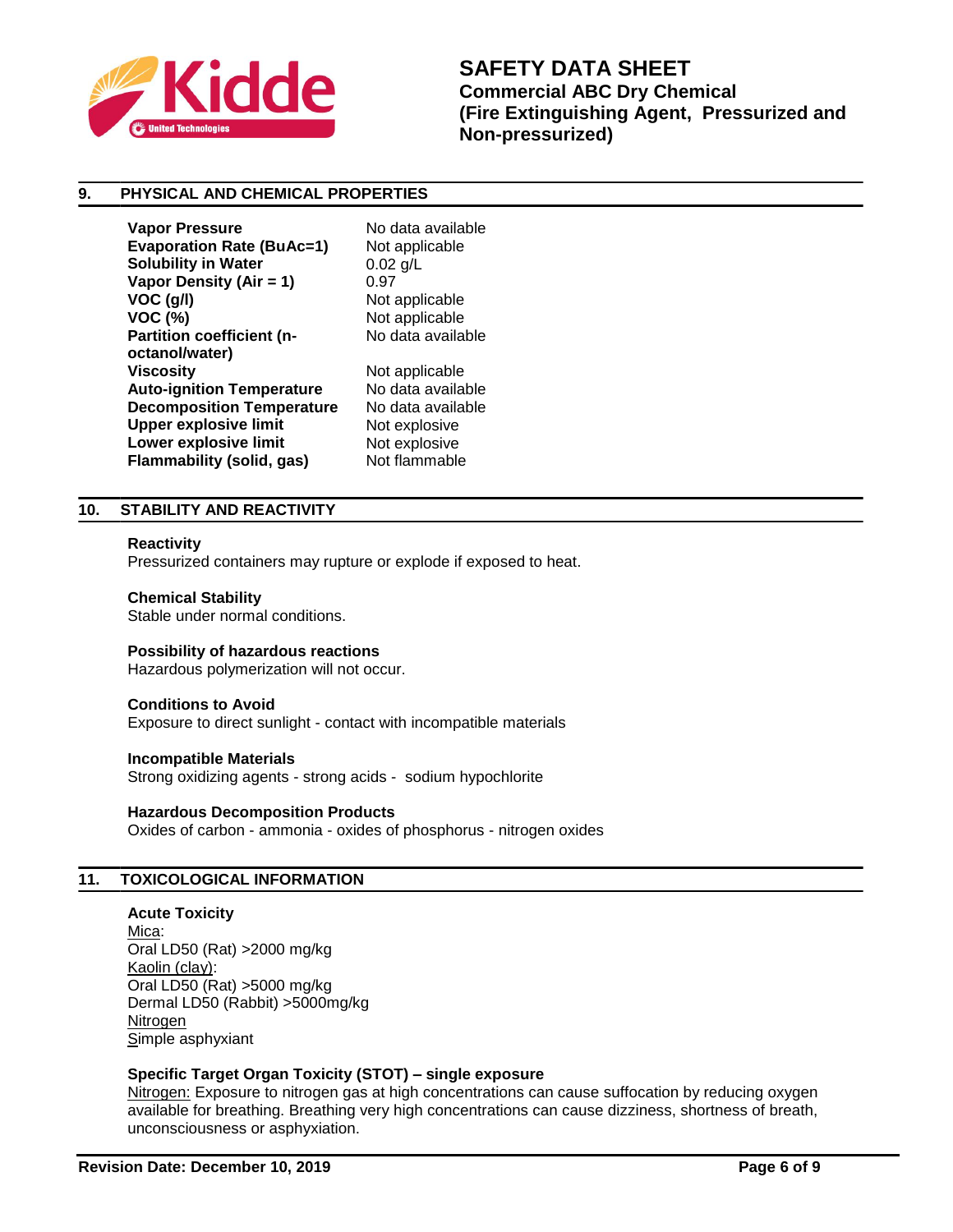

# **11. TOXICOLOGICAL INFORMATION**

**Specific Target Organ Toxicity (STOT) – repeat exposure** No relevant studies identified.

# **Serious Eye damage/Irritation** Mica: Not irritating (rabbit)

# **Skin Corrosion/Irritation** Mica: Not irritating (rabbit)

### **Respiratory or Skin Sensitization**

No relevant studies identified.

### **Carcinogenicity**

This product may contain small quantities of quartz (crystalline silica) as an impurity. Prolonged exposure to respirable crystalline silica dust at concentrations exceeding the occupational exposure limits may increase the risk of developing a disabling lung disease known as silicosis. IARC has classified Silica Dust, Crystalline, in the form of quartz or cristobalite as 1 (carcinogenic to humans).

### **Germ Cell Mutagenicity**

No relevant studies identified.

# **Reproductive Toxicity**

No relevant studies identified.

# **Aspiration Hazard**

Not an aspiration hazard.

# **12. ECOLOGICAL INFORMATION**

### **Ecotoxicity**

No relevant studies identified.

# **Mobility in soil**

No relevant studies identified.

# **Persistence/Degradability**

No relevant studies identified.

# **Bioaccumulative Potential**

No relevant studies identified.

# **Other adverse effects**

No relevant studies identified.

# **13. DISPOSAL CONSIDERATIONS**

# **Disposal Methods**

Dispose of container in accordance with all applicable local and national regulations.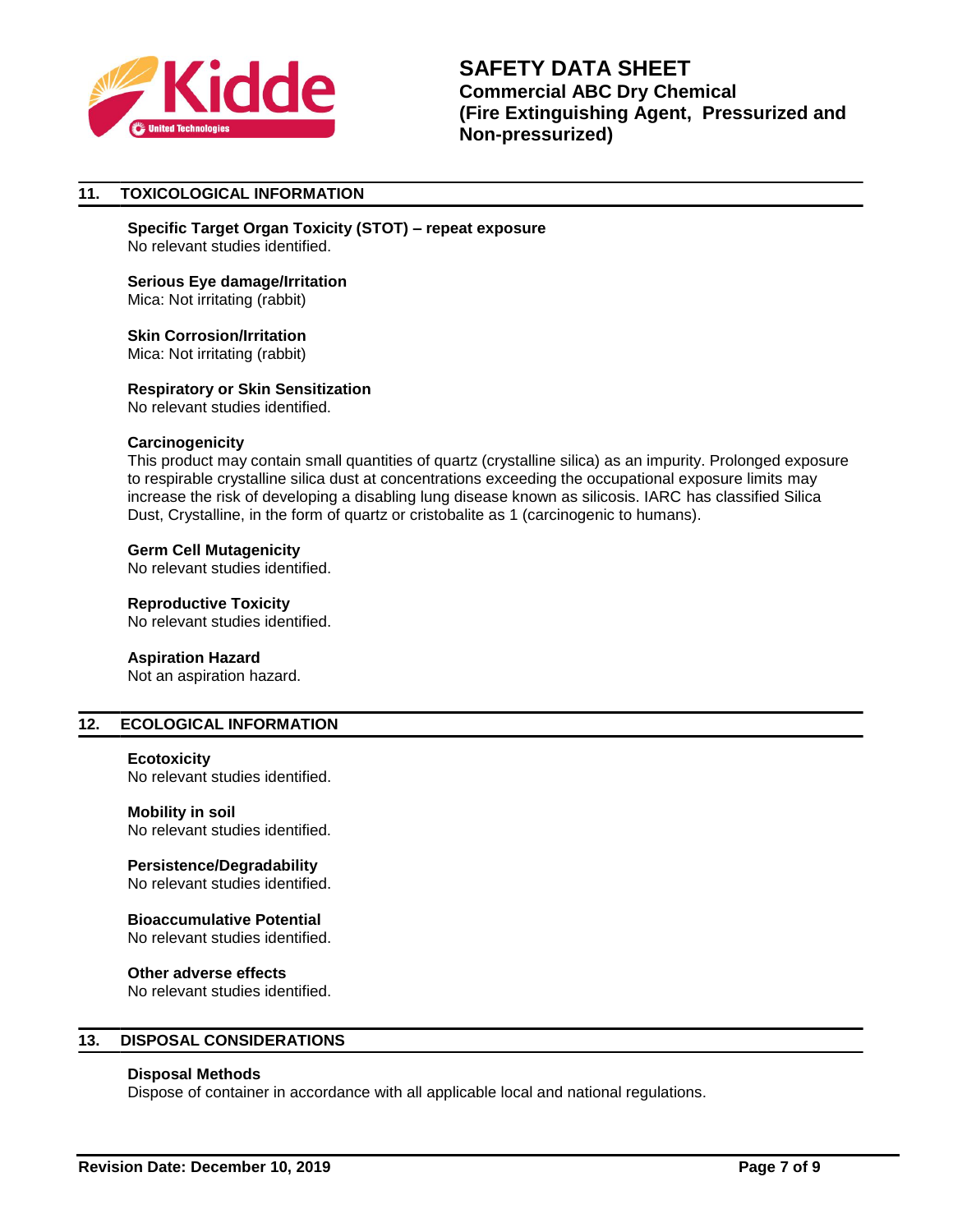

# **14. TRANSPORT INFORMATION**

Safety Data Sheet information is intended to address a specific material and not various forms or states of containment.

Special Precautions for Shipping:

Individuals must be certified as Hazardous Material Shipper for all transportation modes. Pressurized Fire Extinguishers are considered a hazardous material by the US Department of Transportation and Transport Canada.

| <b>DOT CFR 172.101 Data</b>     | Fire e          |
|---------------------------------|-----------------|
| <b>UN Proper Shipping Name</b>  | Fire $\epsilon$ |
| <b>UN Class</b>                 | (2.2)           |
| <b>UN Number</b>                | UN <sub>1</sub> |
| <b>UN Packaging Group</b>       | Not a           |
| <b>Classification for AIR</b>   | Cons            |
| <b>Transportation (IATA)</b>    |                 |
| <b>Classification for Water</b> | Cons            |
| <b>Transport IMDG</b>           |                 |
|                                 |                 |

Fire extinguishers, 2.2, UN1044 **Fire extinguishers UN1044 Not applicable** Consult current IATA Regulations prior to shipping by air. Consult current IMDG Regulations prior to shipping by water.

When shipping via ground, portable fire extinguishers pressurized to less than 241 psi and of less than 1100 cubic inches in size meet the requirements of "Limited Quantity" as referenced in 49 CFR 173.309 (2010). There is no limited quantity designation for fire extinguishers when shipped by air or water.

This section is believed to be accurate at the time of preparation. It is not intended to be a complete statement or summary of the applicable laws, rules, or hazardous material regulations, and is subject to change. Users have the responsibility to confirm compliance with all laws, rules, and hazardous material regulations in effect at the time of shipping.

# **15. REGULATORY INFORMATION**

# **United States TSCA Inventory**

This product contains ingredients that are listed on or exempt from listing on the EPA Toxic Substance Control Act Chemical Substance Inventory.

### **Canada DSL Inventory**

All ingredients in this product are listed on the Domestic Substance List (DSL) or the Non-Domestic Substance List (NDSL) or are exempt from listing.

# **SARA Title III Sect. 311/312 Categorization: Pressurized**

Gas under pressure **SARA Title III Sect. 311/312 Categorization: Non-pressurized** None

# **SARA Title III Sect. 313**

This product does not contain any chemicals that are listed in Section 313 at or above de minimis concentrations.